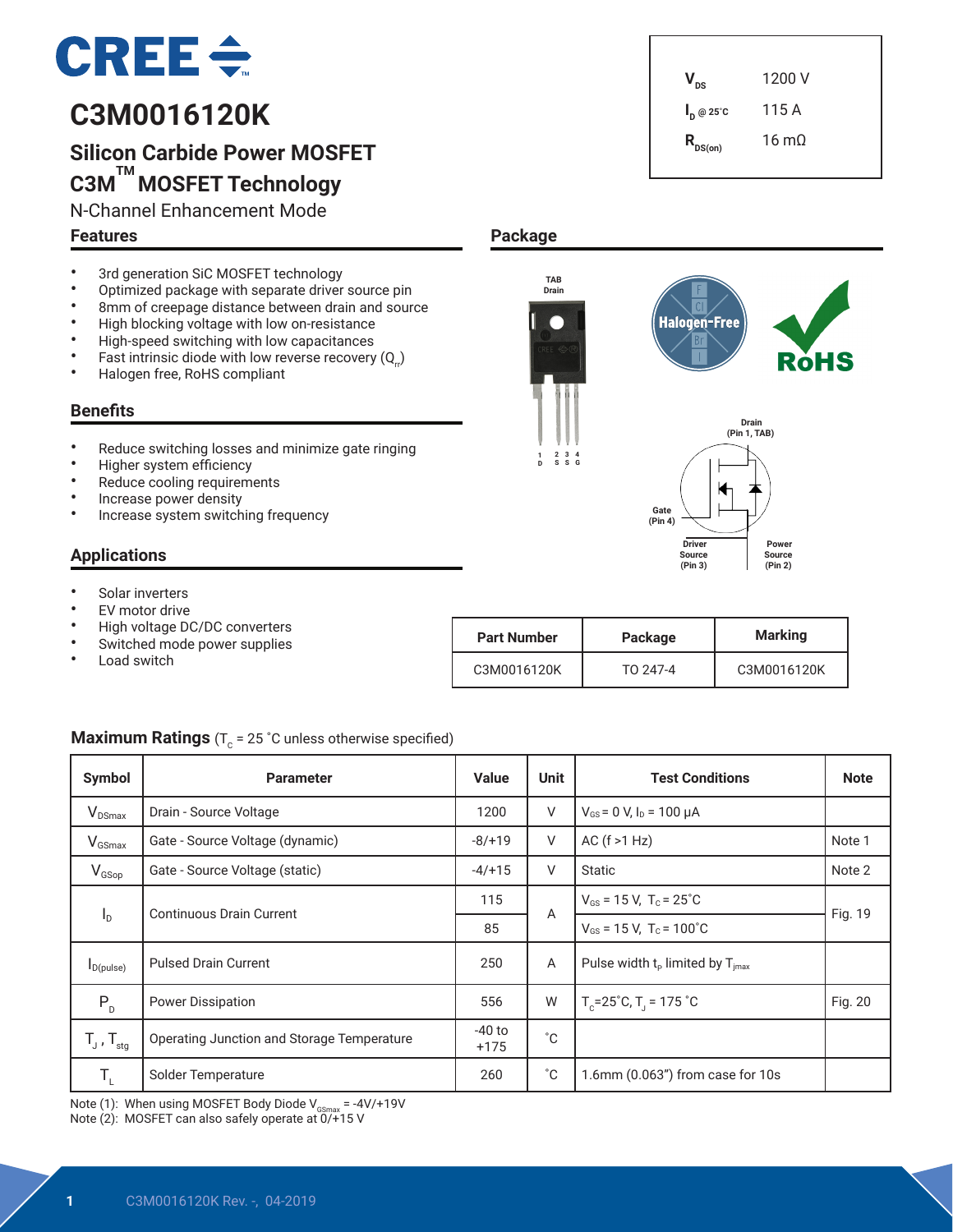

| Symbol               | <b>Parameter</b>                           | Min. | Typ.                                   | Max. | <b>Unit</b>                        | <b>Test Conditions</b>                                                                             | <b>Note</b>    |  |
|----------------------|--------------------------------------------|------|----------------------------------------|------|------------------------------------|----------------------------------------------------------------------------------------------------|----------------|--|
| $V_{\text{(BR)DSS}}$ | Drain-Source Breakdown Voltage             | 1200 |                                        |      | V                                  | $V_{GS}$ = 0 V, $I_D$ = 100 $\mu$ A                                                                |                |  |
|                      | <b>Gate Threshold Voltage</b>              | 1.8  | 2.5                                    | 3.6  | $\vee$                             | $V_{DS} = V_{GS}$ , $I_D = 23$ mA                                                                  |                |  |
| $V_{GS(th)}$         |                                            |      | 2.0                                    |      | $\vee$                             | $V_{DS} = V_{GS}$ , $I_D = 23$ mA, $T_J = 175$ °C                                                  | Fig. 11        |  |
| $I_{DSS}$            | Zero Gate Voltage Drain Current            |      | 1                                      | 50   | μA                                 | $V_{DS}$ = 1200 V, $V_{GS}$ = 0 V                                                                  |                |  |
| $I_{GSS}$            | Gate-Source Leakage Current                |      | 10                                     | 250  | nA                                 | $V_{GS}$ = 15 V, $V_{DS}$ = 0 V                                                                    |                |  |
|                      | Drain-Source On-State Resistance           | 11.2 | 16                                     | 22.3 | $m\Omega$                          | $V_{GS}$ = 15 V, $I_D$ = 75 A                                                                      | Fig. 4,        |  |
| $R_{DS(on)}$         |                                            |      | 28.8                                   |      |                                    | $V_{GS}$ = 15 V, I <sub>D</sub> = 75 A, T <sub>J</sub> = 175°C                                     | 5,6            |  |
|                      | Transconductance                           |      | 53                                     |      | S                                  | $V_{DS}$ = 20 V, $I_{DS}$ = 75 A                                                                   |                |  |
| $g_{fs}$             |                                            |      | 47                                     |      |                                    | $V_{\text{DS}}$ = 20 V, $I_{\text{DS}}$ = 75 A, T <sub>J</sub> = 175 °C                            | Fig. 7         |  |
| $C_{iss}$            | Input Capacitance                          |      | 6085                                   |      |                                    |                                                                                                    |                |  |
| C <sub>oss</sub>     | <b>Output Capacitance</b>                  |      | 230                                    |      | pF                                 | $V_{GS}$ = 0 V, $V_{DS}$ = 1000 V<br>$f = 1$ MHz                                                   | Fig. 17,<br>18 |  |
| C <sub>rss</sub>     | Reverse Transfer Capacitance               |      | 13                                     |      |                                    | $V_{AC}$ = 25 mV                                                                                   |                |  |
| $E_{\text{oss}}$     | C <sub>oss</sub> Stored Energy             |      | 130                                    |      | μJ                                 |                                                                                                    | Fig. 16        |  |
| EON                  | Turn-On Switching Energy (SiC Diode FWD)   |      | 1.1                                    |      | mJ                                 | $V_{DS}$ = 800 V, V <sub>GS</sub> = -4 V/+15 V, I <sub>D</sub> = 75 A,                             | Fig. 26        |  |
| EOFF                 | Turn Off Switching Energy (SiC Diode FWD)  |      | 0.8                                    |      |                                    | $R_{G(\text{ext})} = 2.5\Omega$ , L= 65.7 µH, Tj = 175°C                                           |                |  |
| E <sub>ON</sub>      | Turn-On Switching Energy (Body Diode FWD)  |      | 2.3                                    |      | mJ                                 | $V_{DS}$ = 800 V, V <sub>GS</sub> = -4 V/+15 V, I <sub>n</sub> = 75 A,                             |                |  |
| EOFF                 | Turn Off Switching Energy (Body Diode FWD) |      | 0.6                                    |      |                                    | $\mathsf{R}_{_{\mathsf{G}(\mathsf{ext})}}$ = 2.50, L= 65.7 µH, Tj = 175°C                          | Fig. 26        |  |
| $t_{d(on)}$          | Turn-On Delay Time                         |      | 34                                     |      |                                    |                                                                                                    |                |  |
| $t_{r}$              | <b>Rise Time</b>                           |      | 33                                     |      |                                    | $V_{\text{DD}}$ = 800 V. $V_{\text{GS}}$ = -4 V/15 V                                               |                |  |
| $t_{d(off)}$         | <b>Turn-Off Delay Time</b>                 |      | 65                                     |      | ns                                 | $R_{G(ext)} = 2.5$ Ω, $I_p = 75$ A, L= 65.7<br>Timing relative to $V_{\text{ns}}$ , Inductive load | Fig. 27        |  |
| $t_{\rm f}$          | <b>Fall Time</b>                           |      | 13                                     |      |                                    |                                                                                                    |                |  |
| $R_{\text{G(int)}}$  | Internal Gate Resistance                   |      | 2.6                                    |      | $f = 1$ MHz, $V_{AC} = 25$ mV<br>Ω |                                                                                                    |                |  |
| $Q_{\text{as}}$      | 67<br>Gate to Source Charge                |      | $V_{DS}$ = 800 V, $V_{GS}$ = -4 V/15 V |      |                                    |                                                                                                    |                |  |
| $Q_{gd}$             | Gate to Drain Charge                       |      | 61                                     |      | nC                                 | $I_{D}$ = 75 A                                                                                     | Fig. 12        |  |
| $Q_{g}$              | <b>Total Gate Charge</b>                   |      | 211                                    |      |                                    | Per IEC60747-8-4 pg 21                                                                             |                |  |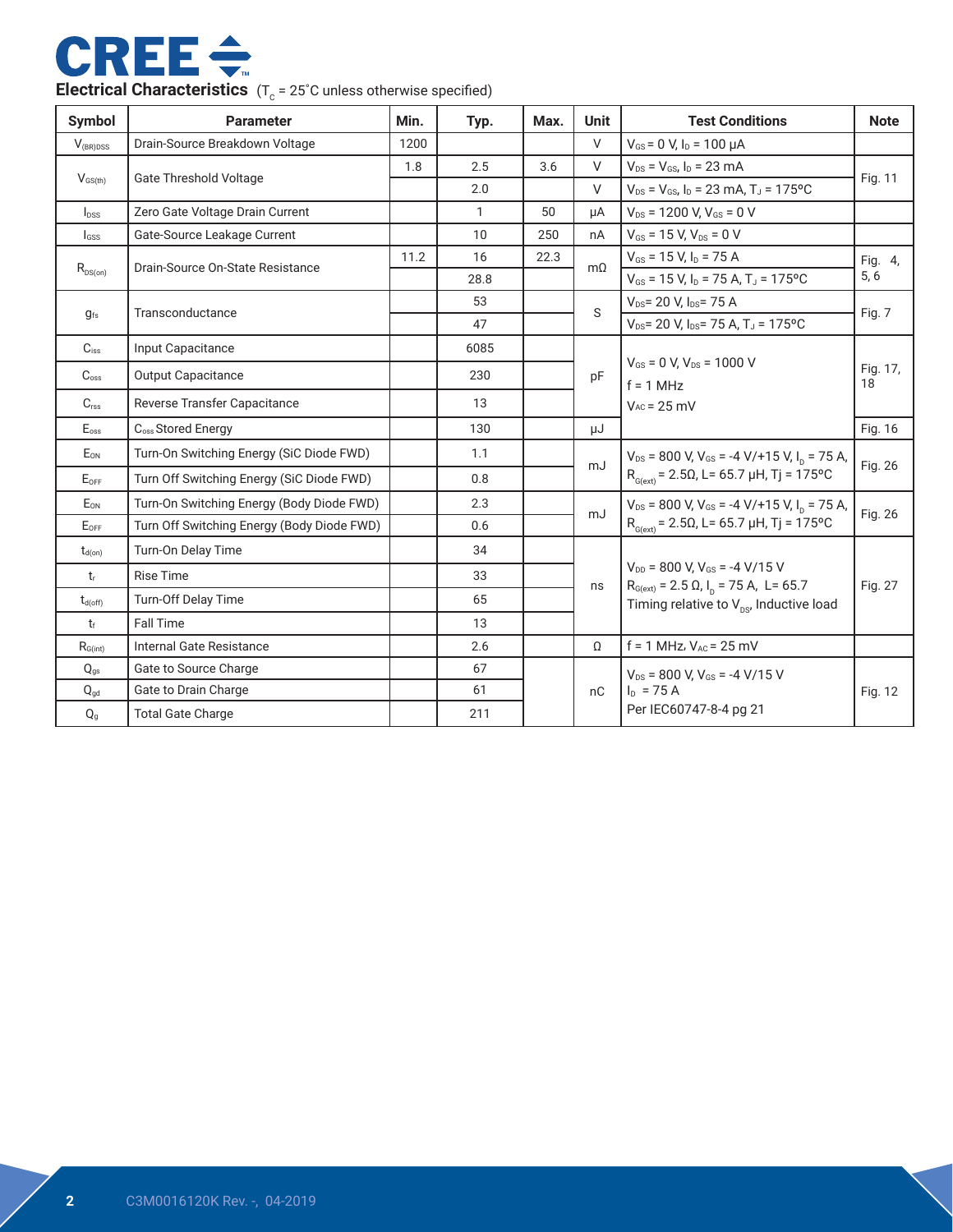# **CREE ÷**

### **Reverse Diode Characteristics** (T<sub>c</sub> = 25°C unless otherwise specified)

| Symbol                                        | <b>Parameter</b>                        | Typ. | Max. | <b>Unit</b>    | <b>Test Conditions</b>                                                                                         | <b>Note</b>      |
|-----------------------------------------------|-----------------------------------------|------|------|----------------|----------------------------------------------------------------------------------------------------------------|------------------|
| $V_{SD}$                                      | Diode Forward Voltage                   | 4.6  |      | V              | $V_{\text{gs}}$ = -4 V, I <sub>sp</sub> = 37.5 A, T <sub>1</sub> = 25 °C                                       | Fig. 8,<br>9, 10 |
|                                               |                                         | 4.2  |      | $\vee$         | $V_{GS}$ = -4 V, $I_{SD}$ = 37.5 A, T <sub>J</sub> = 175 °C                                                    |                  |
| $\mathsf{I}_\mathsf{S}$                       | <b>Continuous Diode Forward Current</b> |      | 112  | $\overline{A}$ | $V_{cs}$ = -4 V, T <sub>c</sub> = 25 <sup>°</sup> C                                                            | Note 1           |
| Is, pulse                                     | Diode pulse Current                     |      | 250  | A              | $V_{\text{cs}}$ = -4 V, pulse width t <sub>p</sub> limited by T <sub>imax</sub>                                | Note 1           |
| $t_{\rm r}$                                   | Reverse Recover time                    | 30   |      | ns             |                                                                                                                |                  |
| $Q_{rr}$                                      | Reverse Recovery Charge                 | 1238 |      | nC             | $V_{gs}$ = -4 V, I <sub>sp</sub> = 75 A, V <sub>R</sub> = 800 V<br>dif/dt = 4000 A/µs, T <sub>J</sub> = 175 °C | Note 1           |
| $I_{\rm rm}$                                  | Peak Reverse Recovery Current           | 64   |      | A              |                                                                                                                |                  |
| $t_{\rm r}$                                   | Reverse Recover time                    | 27   |      | ns             |                                                                                                                |                  |
| $Q_{rr}$                                      | Reverse Recovery Charge                 | 1261 |      | nC             | $V_{gs}$ = -4 V, I <sub>sp</sub> = 75 A, V <sub>R</sub> = 800 V<br>dif/dt = 5500 A/µs, T <sub>J</sub> = 175 °C | Note 1           |
| $\mathsf{r}_{\mathsf{r}\mathsf{r}\mathsf{m}}$ | Peak Reverse Recovery Current           | 77   |      | A              |                                                                                                                |                  |

### **Thermal Characteristics**

| <b>Symbol</b><br>Parameter |                                             | Typ. | Unit | <b>Test Conditions</b> | <b>Note</b>      |
|----------------------------|---------------------------------------------|------|------|------------------------|------------------|
| $R_{0JC}$                  | Thermal Resistance from Junction to Case    | 0.27 |      |                        |                  |
| $R_{\theta JA}$            | Thermal Resistance From Junction to Ambient | 40   | °C/W |                        | Fig. $2^{\circ}$ |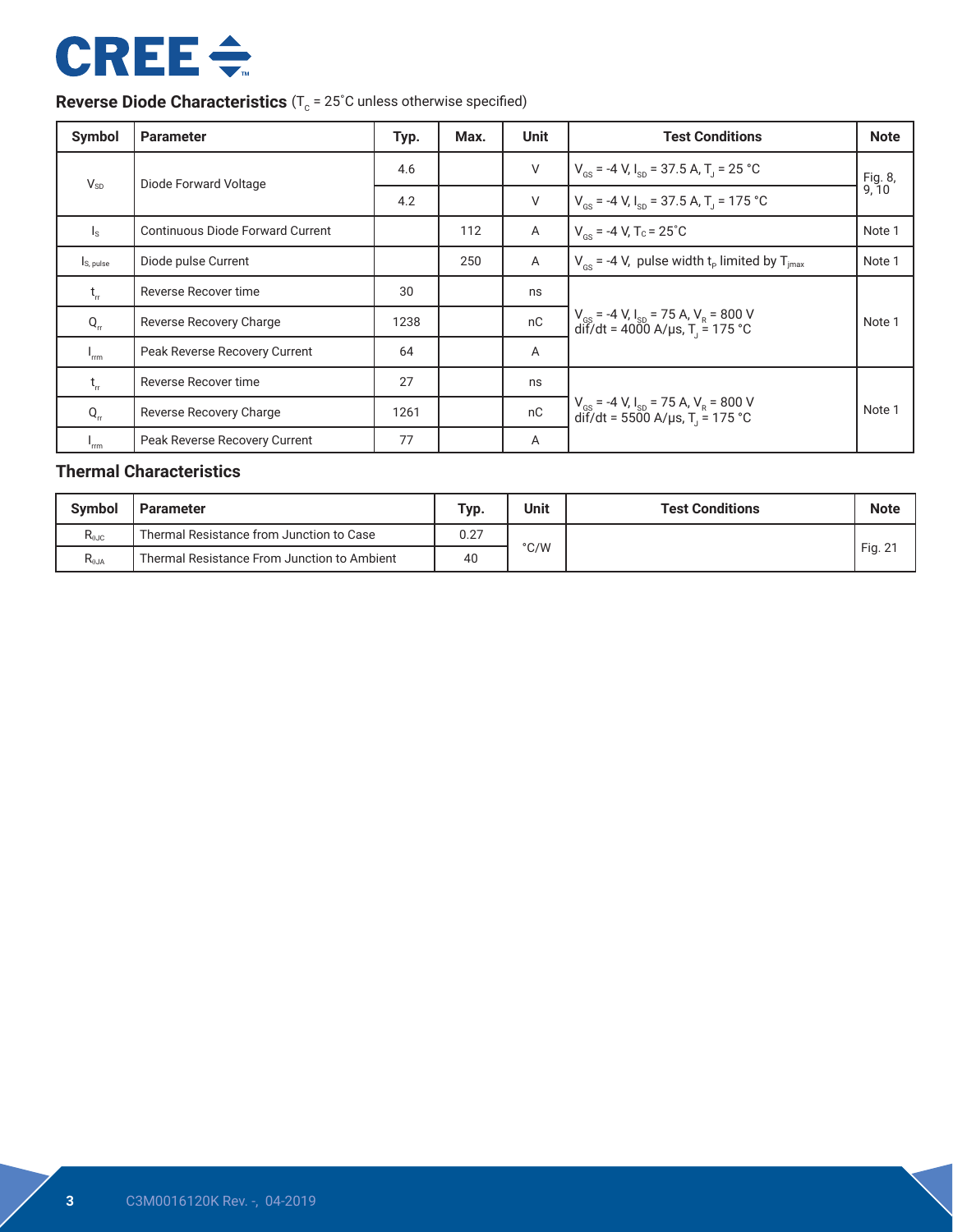# $CRE \div$

### **Typical Performance**



Figure 1. Output Characteristics  $T_J$  = -40 °C











Figure 2. Output Characteristics  $T_J$  = 25 °C







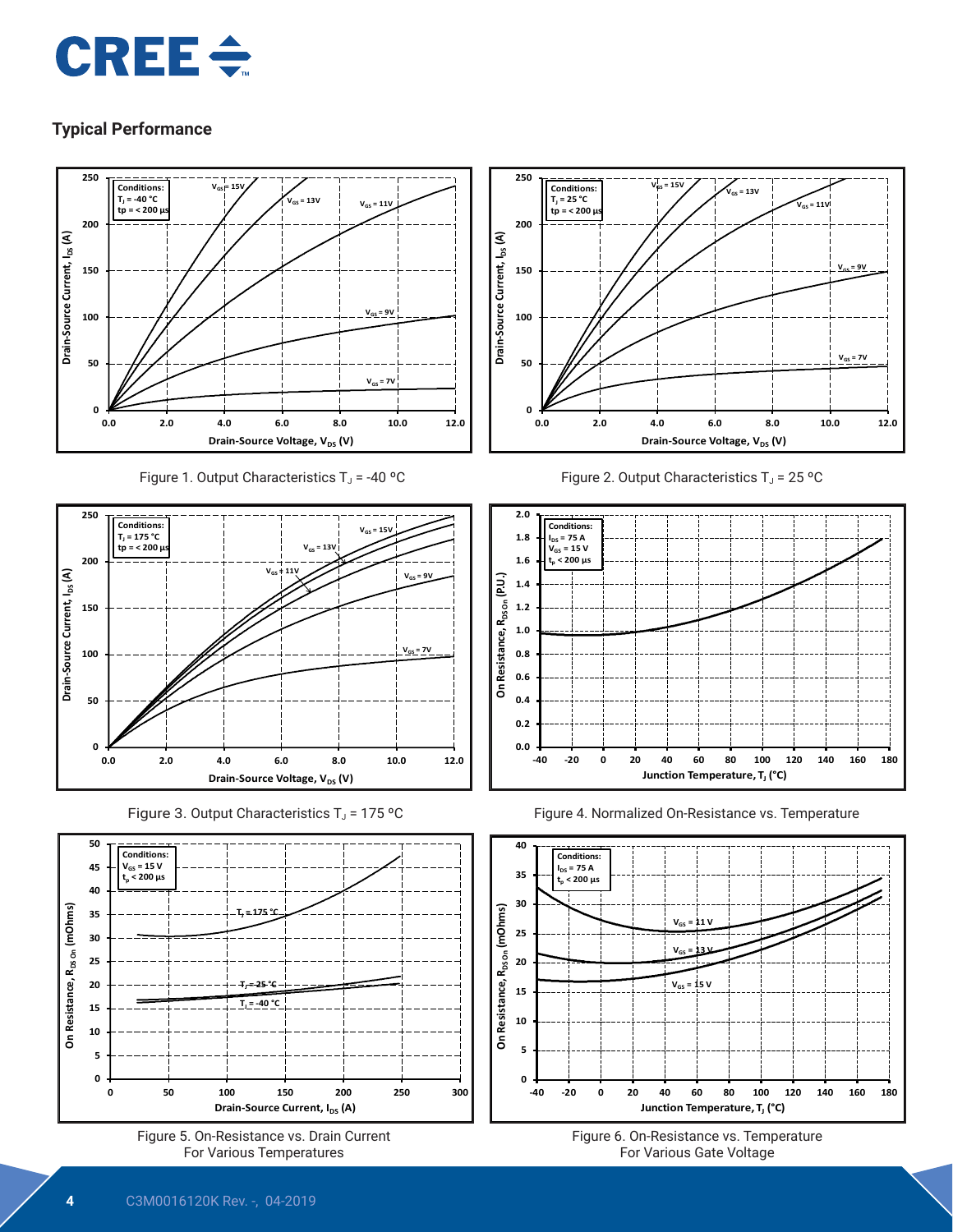



Figure 11. Threshold Voltage vs. Temperature Figure 12. Gate Charge Characteristics

**Junction Temperature T<sub>J</sub>** (°C)



Gate Charge, Q<sub>G</sub> (nC)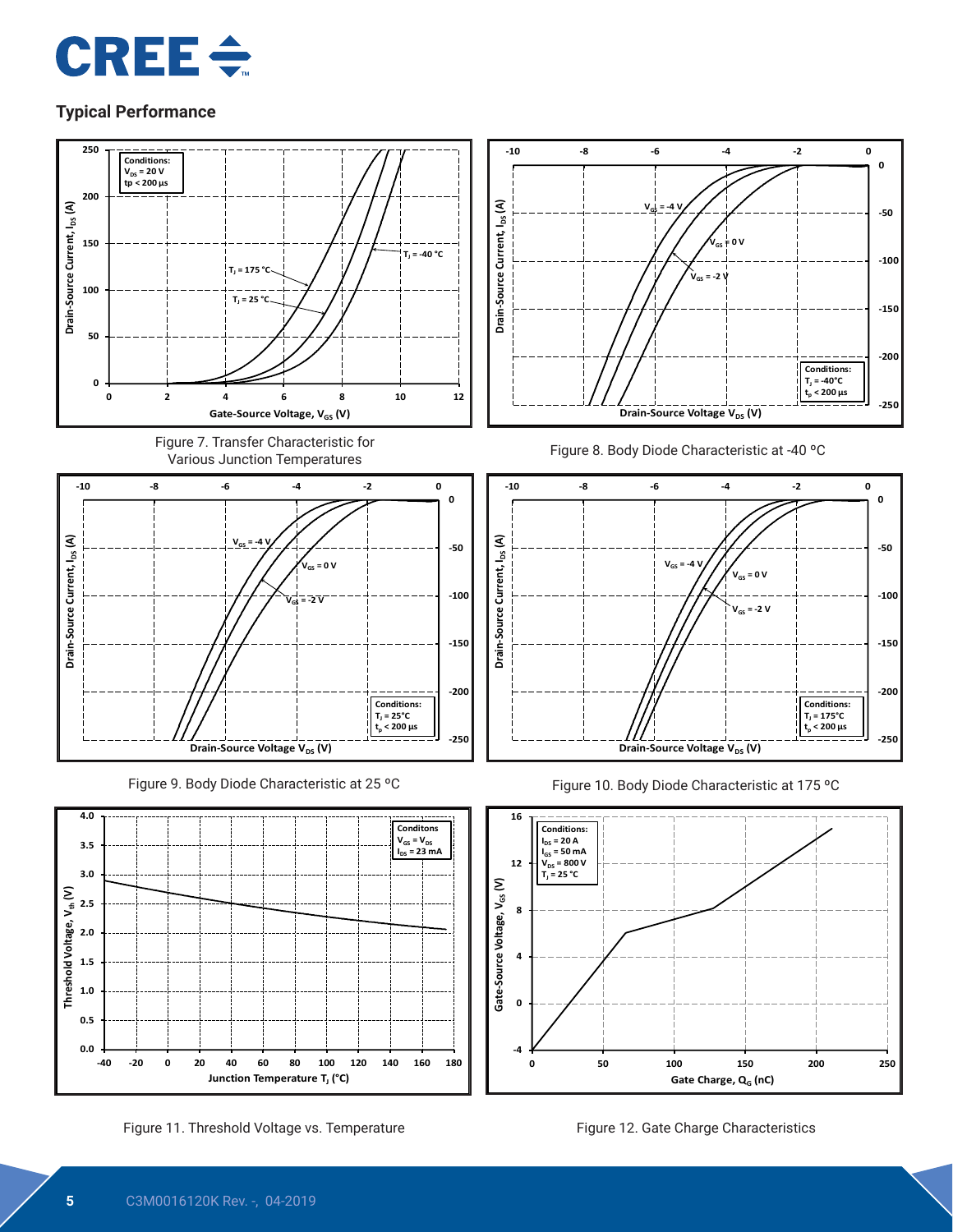



Figure 13. 3rd Quadrant Characteristic at -40 ºC



Figure 15. 3rd Quadrant Characteristic at 175 ºC







Figure 14. 3rd Quadrant Characteristic at 25 ºC



Figure 16. Output Capacitor Stored Energy



Figure 18. Capacitances vs. Drain-Source Voltage (0 - 1200V)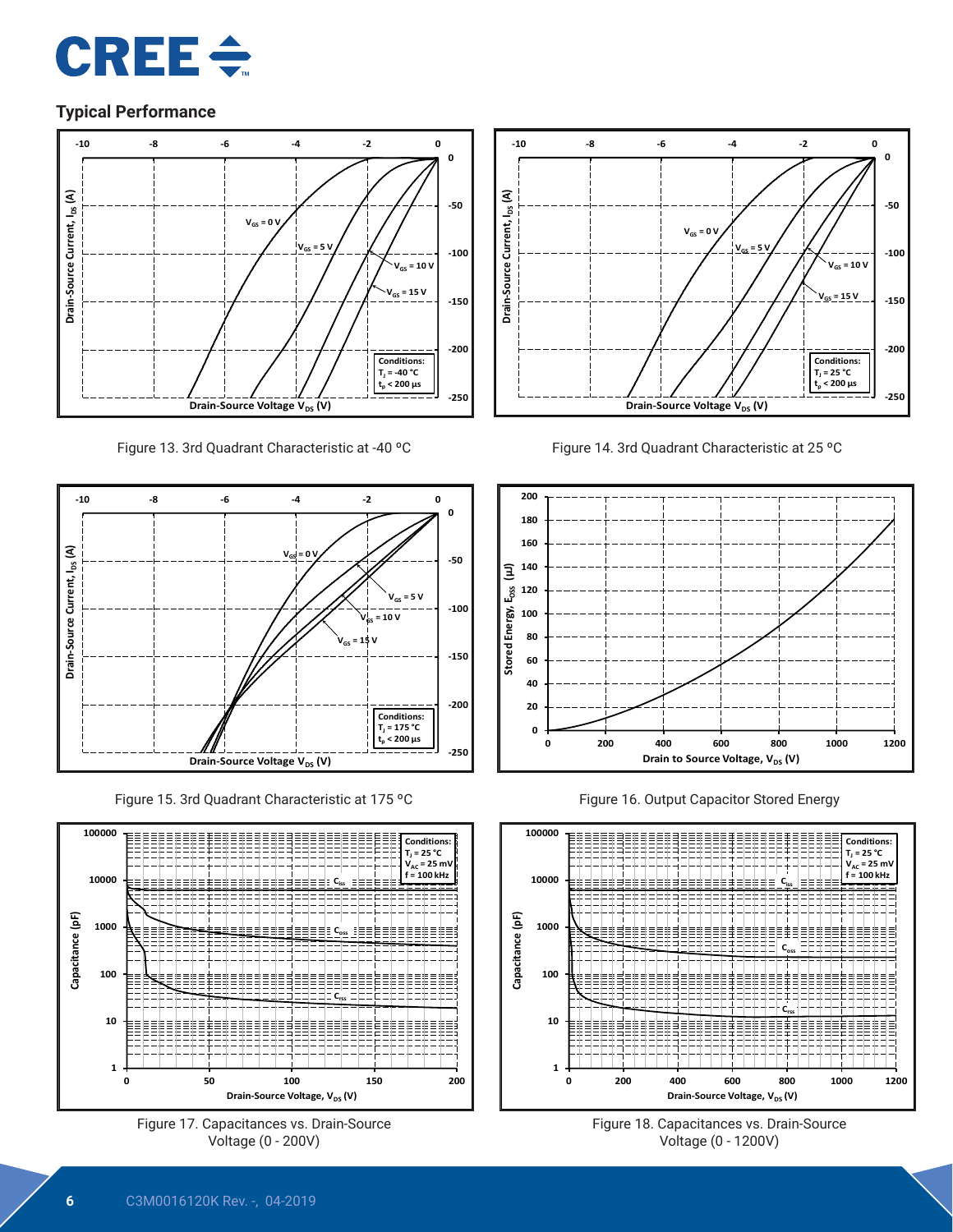



Drain Current (V $_{\text{DD}}$  = 800V)

Drain Current ( $V_{DD} = 600V$ )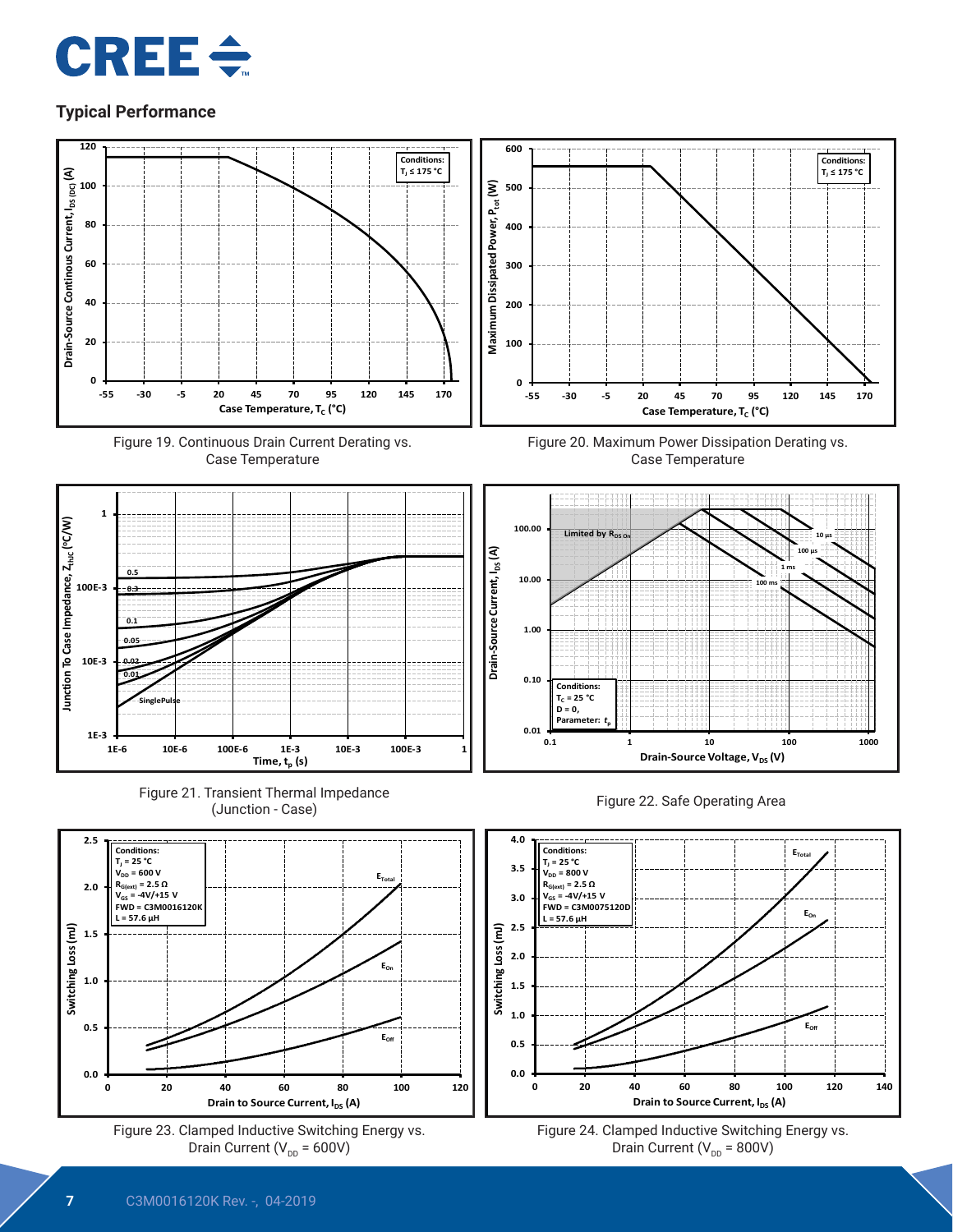



Figure 25. Clamped Inductive Switching Energy vs.  $R_{G(\text{ext})}$ 



Figure 27. Switching Times vs.  $R_{G(ext)}$ 



Figure 26. Clamped Inductive Switching Energy vs. **Temperature** 



Figure 28. Switching Times Definition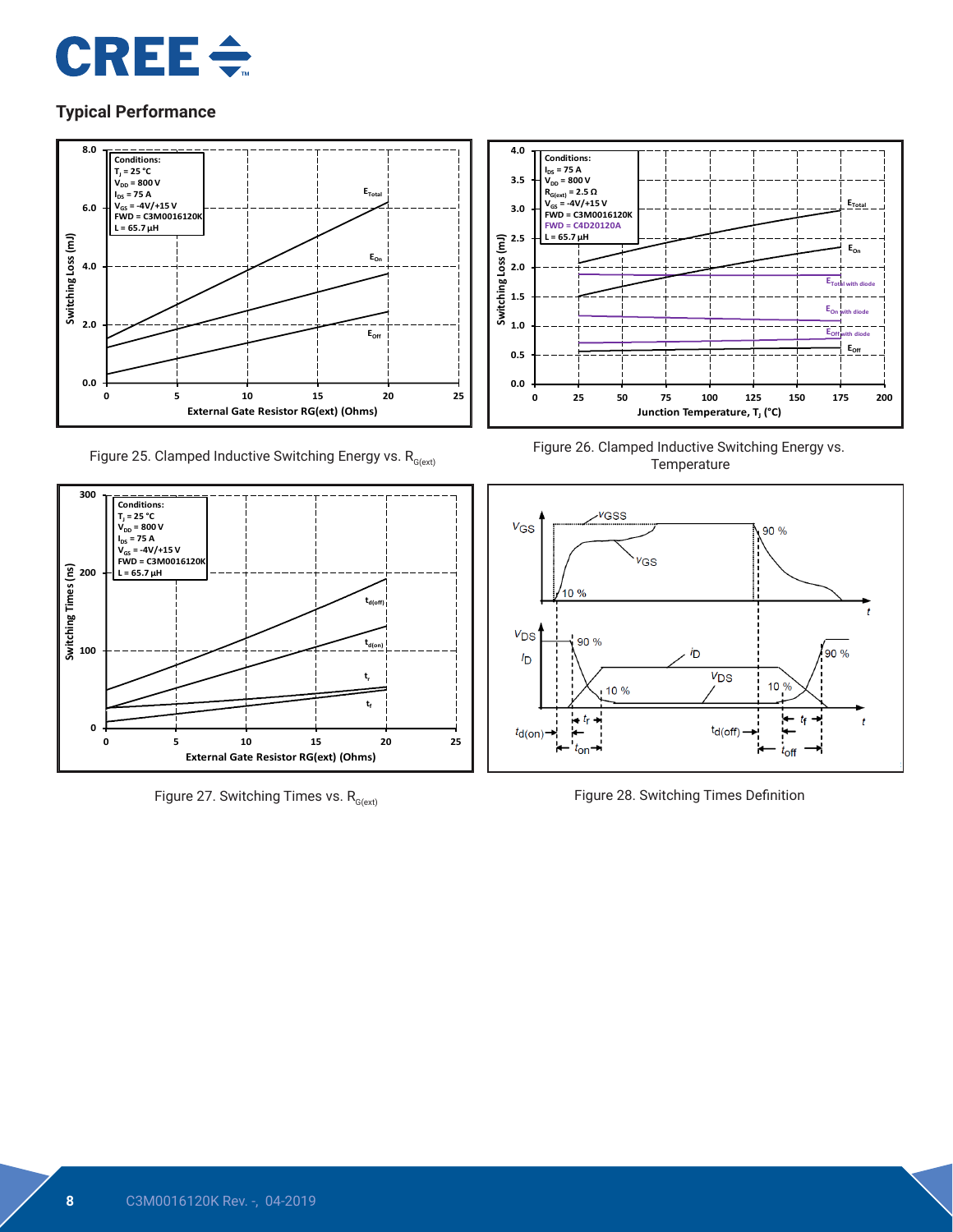

**Test Circuit Schematic**



Figure 29. Clamped Inductive Switching Waveform Test Circuit

Note (3): Turn-off and Turn-on switching energy and timing values measured using SiC MOSFET Body Diode as shown above.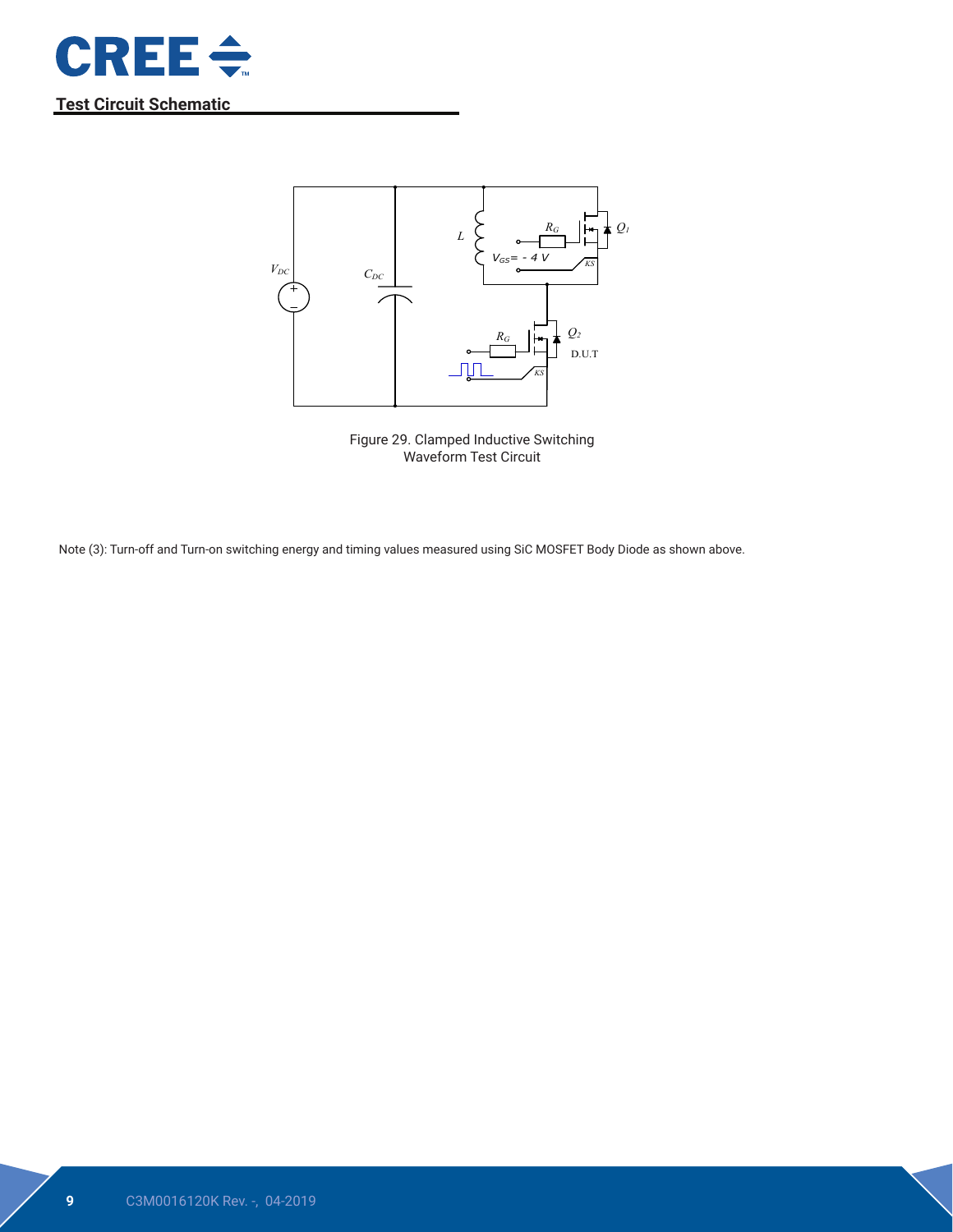

### **Package Dimensions**

Package TO-247-4L

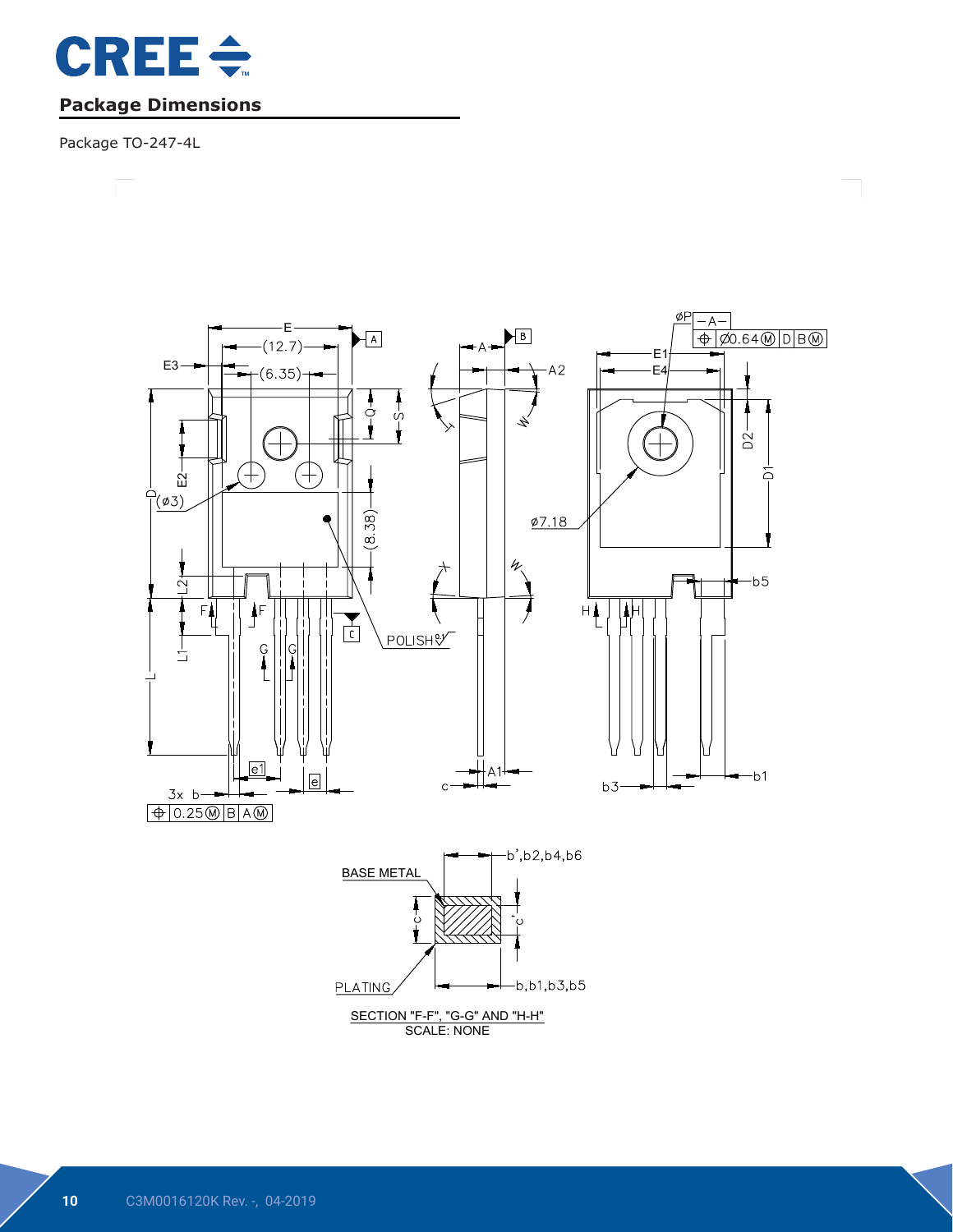

Package TO-247-4L

NOTE ;

- 1. ALL METAL SURFACES: TIN PLATED,EXCEPT AREA OF CUT
- 2. DIMENSIONING & TOLERANCEING CONFIRM TO

ASME Y14.5M-1994.

3. ALL DIMENSIONS ARE IN MILLIMETERS. ANGLES ARE IN DEGREES.

|                | <b>MILLIMETERS</b> |            |                | <b>MILLIMETERS</b>    |            |  |
|----------------|--------------------|------------|----------------|-----------------------|------------|--|
| <b>SYM</b>     | <b>MIN</b>         | <b>MAX</b> | <b>SYM</b>     | <b>MIN</b>            | <b>MAX</b> |  |
| A              | 4.83               | 5.21       | E <sub>1</sub> | 13.10                 | 14.15      |  |
| A1             | 2.29               | 2.54       | E <sub>2</sub> | 3.68                  | 5.10       |  |
| A2             | 1.91               | 2.16       | E <sub>3</sub> | 1.00                  | 1.90       |  |
| b'             | 1.07               | 1.28       | E4             | 12.38                 | 13.43      |  |
| b              | 1.07               | 1.33       | e              | 2.54 BSC              |            |  |
| b1             | 2.39               | 2.94       | e1             | 5.08 BSC              |            |  |
| b <sub>2</sub> | 2.39               | 2.84       | N              | 4                     |            |  |
| b3             | 1.07               | 1.60       | L              | 17.31                 | 17.82      |  |
| b4             | 1.07               | 1.50       | L1             | 3.97                  | 4.37       |  |
| b5             | 2.39               | 2.69       | L <sub>2</sub> | 2.35                  | 2.65       |  |
| b6             | 2.39               | 2.64       | øΡ             | 3.51                  | 3.65       |  |
| c'             | 0.55               | 0.65       | Q              | 5.49                  | 6.00       |  |
| С              | 0.55               | 0.68       | S              | 6.04                  | 6.30       |  |
| D              | 23.30              | 23.60      | Τ              | $17.5^\circ$ REF.     |            |  |
| D1             | 16.25<br>17.65     |            | W              | $3.5$ $^{\circ}$ REF. |            |  |
| D2             | 0.95               | 1.25       | X              | $4^{\circ}$           | REF.       |  |
| E              | 15.75              | 16.13      |                |                       |            |  |

# Recommended Solder Pad Layout